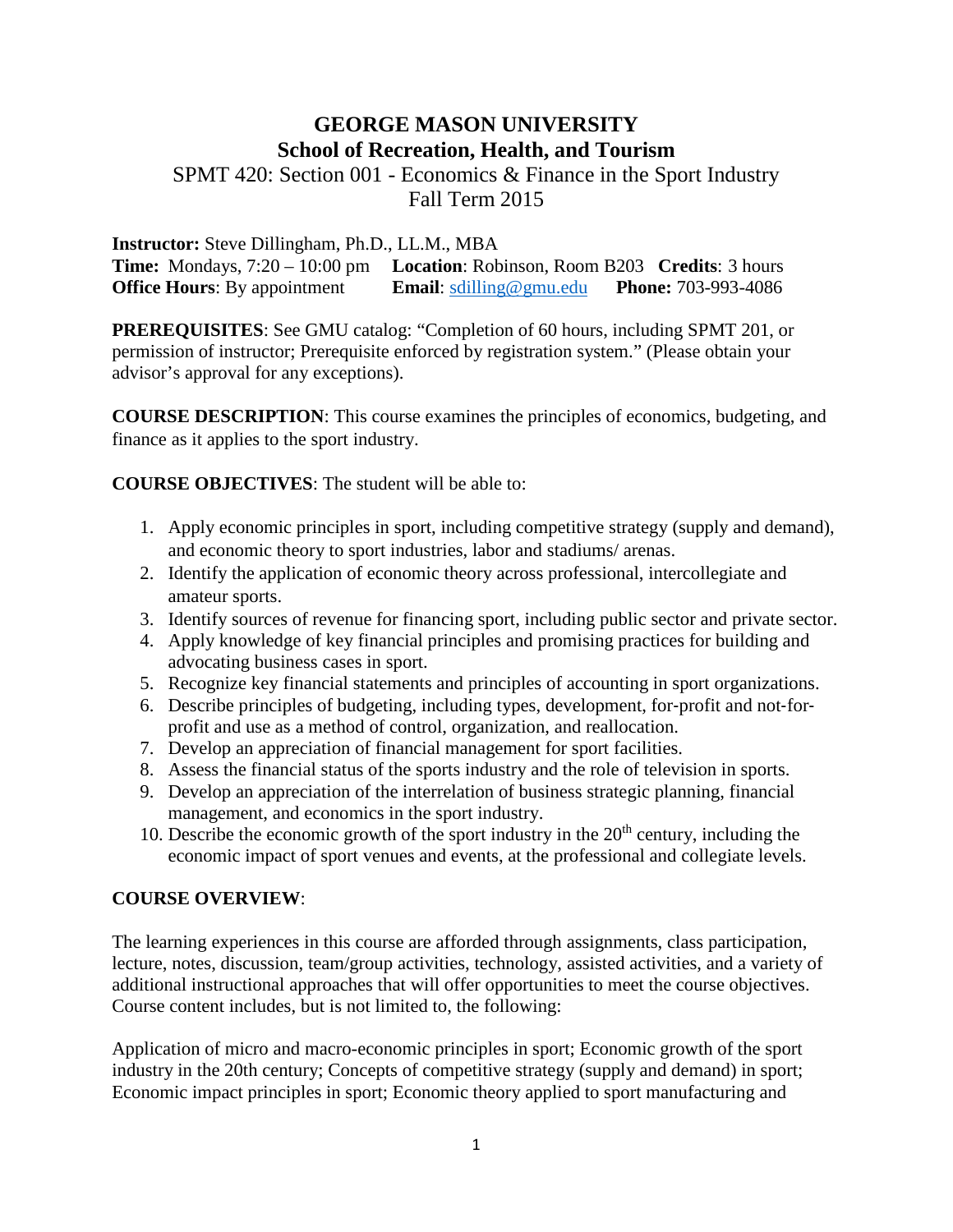service industries; Economic theory applied to professional sports; Economic perspectives in labor relations in professional sports; Economic theory applied to sport stadiums and arenas; Economic theory applied to intercollegiate sports; Impact of the television industry on professional sports; Impact of the television industry on intercollegiate sports; Economic impact of sport venues and events; Infrastructure importance to competitive strategies in the manufacturing and service industries in sport.

Basic finance, accounting and budgeting principles in sport, including: Use of financial statements in sport; Sources of revenue for financing in sport (e.g., public sector vs. private sector, governments, membership, fees, PLS, taxes, bonds, etc.); Principles of budgeting in sport; Budgets as a method of control, organization, and reallocation in sport; Budget development in sport; Financial management of sport facilities; Present financial status of the sports industry collegiate, professional, private, manufacturers; Concessions and merchandising in sport trademark licensing, inventory, cost control, cash management; For profit and not-for-profit budgeting in sport; Development and sport fund-raising principles and methodology (campaigns, alumni, auctions); Development and presentation of business plans in sport.

# **HONOR CODE**:

George Mason shares in the tradition of an honor system that has existed in Virginia since 1842. The Honor Code is an integral part of university life. On the application for admission, students sign a statement agreeing to conform to and uphold the Honor Code. Students are responsible, therefore, for understanding the code's provisions. In the spirit of the code, a student's word is a declaration of good faith acceptable as truth in all academic matters. Cheating and attempted cheating, plagiarism, lying, and stealing of academic work and related materials constitute Honor Code violations. To maintain an academic community according to these standards, students and faculty must report alleged violations to the Honor Committee. Students in this course are held to the strictest standards of the George Mason University Honor Code.

### **STUDENT SUPPORT**:

Any eligible student with an exceptionality documented through George Mason University's Disability Resource Center must notify the instructor so that suitable accommodations can be implemented. The notification should take place during the first week of classes. Expectations:

- 1. Assigned reading for each class is to be completed prior to coming to class.
- 2. Written assignments must be typed and printed (i.e., using computer word processing).
- 3. Regular attendance and active class participation is expected.
- 4. If you miss a class, it is your responsibility to obtain class materials / notes from sources other than the instructor.

# **CLASS ATTENDANCE AND PARTICIPATION**:

Class attendance enhances your academic success; you should attend all scheduled class meetings in accordance with George Mason policy: Students are expected to attend the class periods of the courses for which they register. In-class participation is important to the individual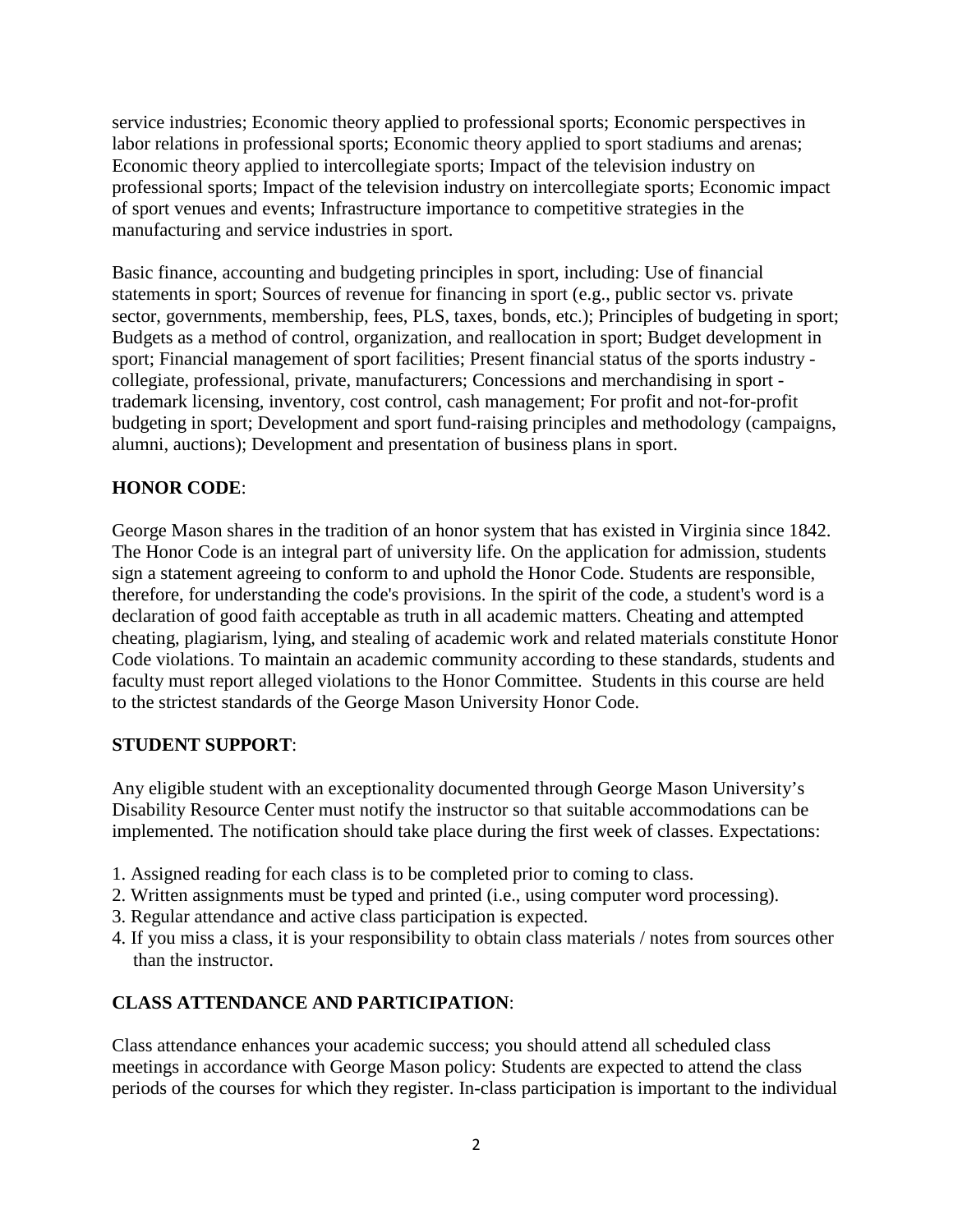student and to the class as a whole. Because class participation is a factor in grading, absence, tardiness, or early departure may be considered in evaluating participation. **Any student who does not attend at least 60% of the classes will not pass the course.** Absences or tardiness result in lowering of your grade. Students who miss a test, exam or scheduled class presentation must receive the instructor's permission for any make-up options (at instructor's discretion). Absences should be communicated to instructor in advance whenever possible.

## **CLASSROOM DECORUM AND BEHAVIOR**:

Respect the free exchange of thought in an academic environment and the participants therein. For example: a) do not engage in distracting behaviors (e.g., texting) or have any distracting or sound emitting devices turned on; b) wait until the teacher/ guest speaker has finished prior to gathering your belongings; c) do not eat, sleep, or disrupt others by inappropriate talking, and d) do not disrespect the class schedule by being tardy. You are encouraged to: a) openly and respectfully contribute your thoughts; b) listen attentively to others; c) be punctual; d) ask appropriate questions; and e) maintain civility. Disruptive students will be asked to leave the class. Your contributions are welcomed and promote learning. The use of laptops and other devices may be restricted in class.

## **ALTERNATIVE WORK**:

Make-up work is not allowed in this class (except in very exceptional circumstances that are subject to the discretion and approval of the professor). Excused absences supported by documentation will be addressed at the instructor's discretion on an individual basis (e.g., physician's note regarding illness). Alternative work due to intercollegiate athletic competitions or other legitimate university activity must be arranged in advance and prior to due date. A grade of zero ('0') will be assigned to all missed work unless otherwise determined by the instructor.

### **REQUIRED READINGS**:

Class Preparation: Readings will include assigned chapters within the text and/or current articles and news in sport management to be determined by instructor. Students may be required to be prepared each week with a reading (article, internet item, etc.) directly related to the course content for class discussion.

#### Required Texts*:*

**Leeds, M.A. & Allmen, P. (2014).** *The Economics of Sports, 5th Ed***. Upper Saddle River, NJ: Pearson.**

# **Howard, D.R. & Crompton, J.L. (2014).** *Financing Sport, 3rd Ed***. Morgantown, WV: West Virginia University.**

Instruction notice: Guest speakers and class presentations may be utilized to expand upon topics covered in the assigned readings and class lectures. Professor may provide additional supplemental readings pertinent to current events and/or class interests.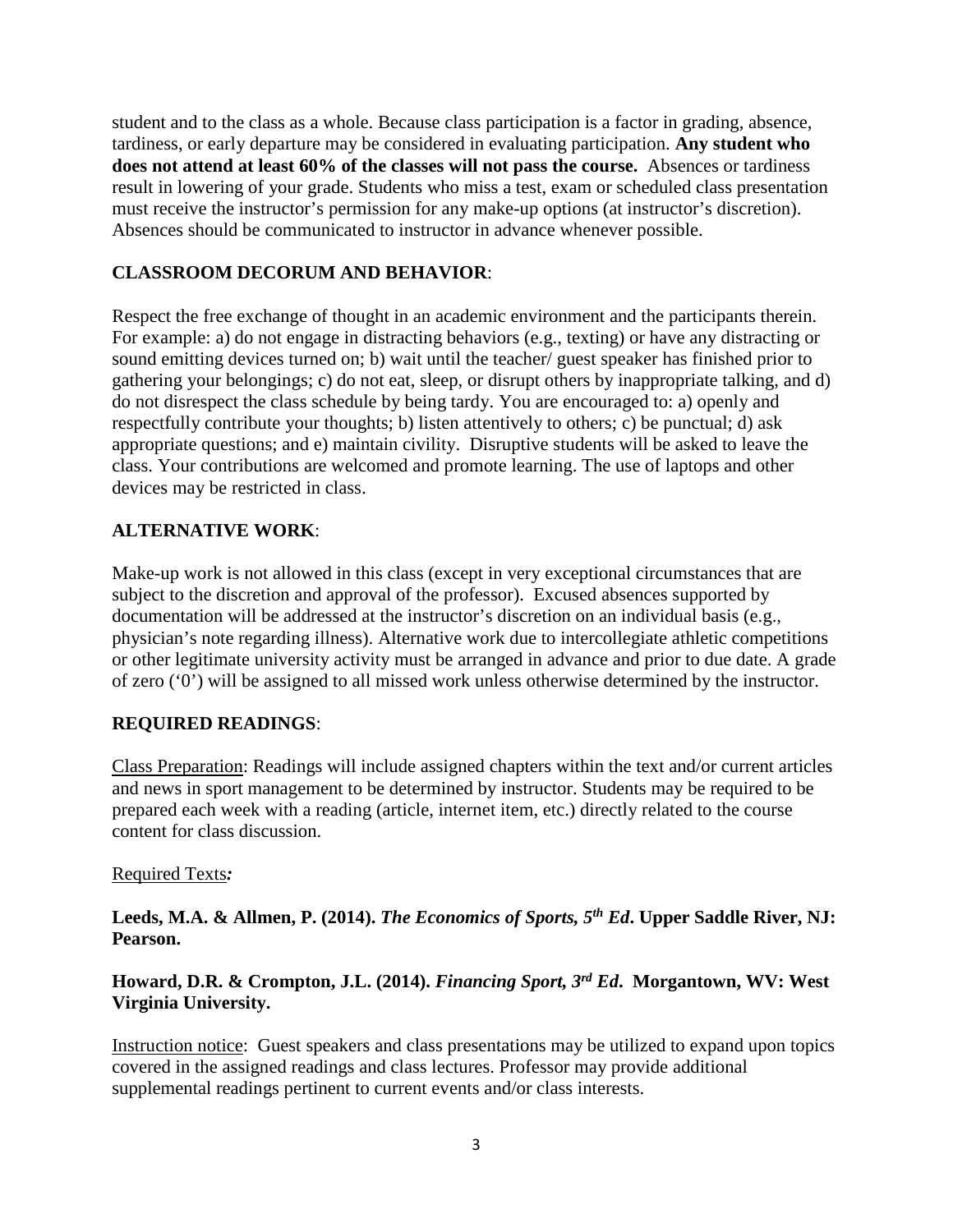#### **EVALUATION**:

#### *Graded Assessment:*

Assessment of student objectives and performance will include, but is not limited to, successful completion of a combination of quizzes, exams, written and/or oral projects/presentations, and regular in-class and/or out-of-class assignments. Specifically, graded assessments will include (please note that requirements and expectations for grading for each assessment may be further explained in class prior to the assignment being due):

a) Class Assignments and Class Participation: 25% of final grade. Class assignments and participation may include short class assignments for submission and class discussion.

**b)** Mid-term**:** 25% of final grade. A mid-term test will be given for assigned readings and topics covered in class.

c) Final Exam: 25% of final grade. A final examination will be given for assigned materials and topics covered in class. The exam will primarily cover topics covered in class after the Mid-term.

d) Team / Group Project: 25% of final grade. Team projects (e.g., business plans) must be approved by the professor and presented in class. If a student desires approval of an individual project (e.g., project relating to the individual's employment or professional interest), it also must be discussed and approved in advance.

#### *Grading scale*:

|  |                                             | $A = 94-100$ $A = 90-3$ $B = 88-9$ $B = 84-7$ $B = 80-3$ $C + 78-9$ |  |
|--|---------------------------------------------|---------------------------------------------------------------------|--|
|  | $C = 74-7$ $C = 70-3$ $D = 60-9$ $F = 0-59$ |                                                                     |  |

#### **COURSE SCHEDULE (Tentative - Instructor may modify as course progresses)**:

| <b>Readings:</b>          | Economics text           | Finance text             |
|---------------------------|--------------------------|--------------------------|
| Class 1 (Aug. 31)         | Ch.1                     | Ch.1                     |
| Class $2$ (Sept. 7)       | <b>Labor Day Holiday</b> | <b>Labor Day Holiday</b> |
| Class $3$ (Sept. 14)      | Ch. 2                    | Ch. 2                    |
| Class $4$ (Sept. 21)      | Ch.3                     | Ch.3                     |
| Class $5$ (Sept. 28)      | Ch.4                     | Ch.4                     |
|                           |                          |                          |
| Class $6$ (Oct. 5)        | Ch. 5                    | Ch. 5                    |
| Class $7$ (Oct. 13-Tues.) | Ch.6                     | Ch. 6                    |
| Class 8 (Oct. 19)         | Ch.7                     | Ch.7                     |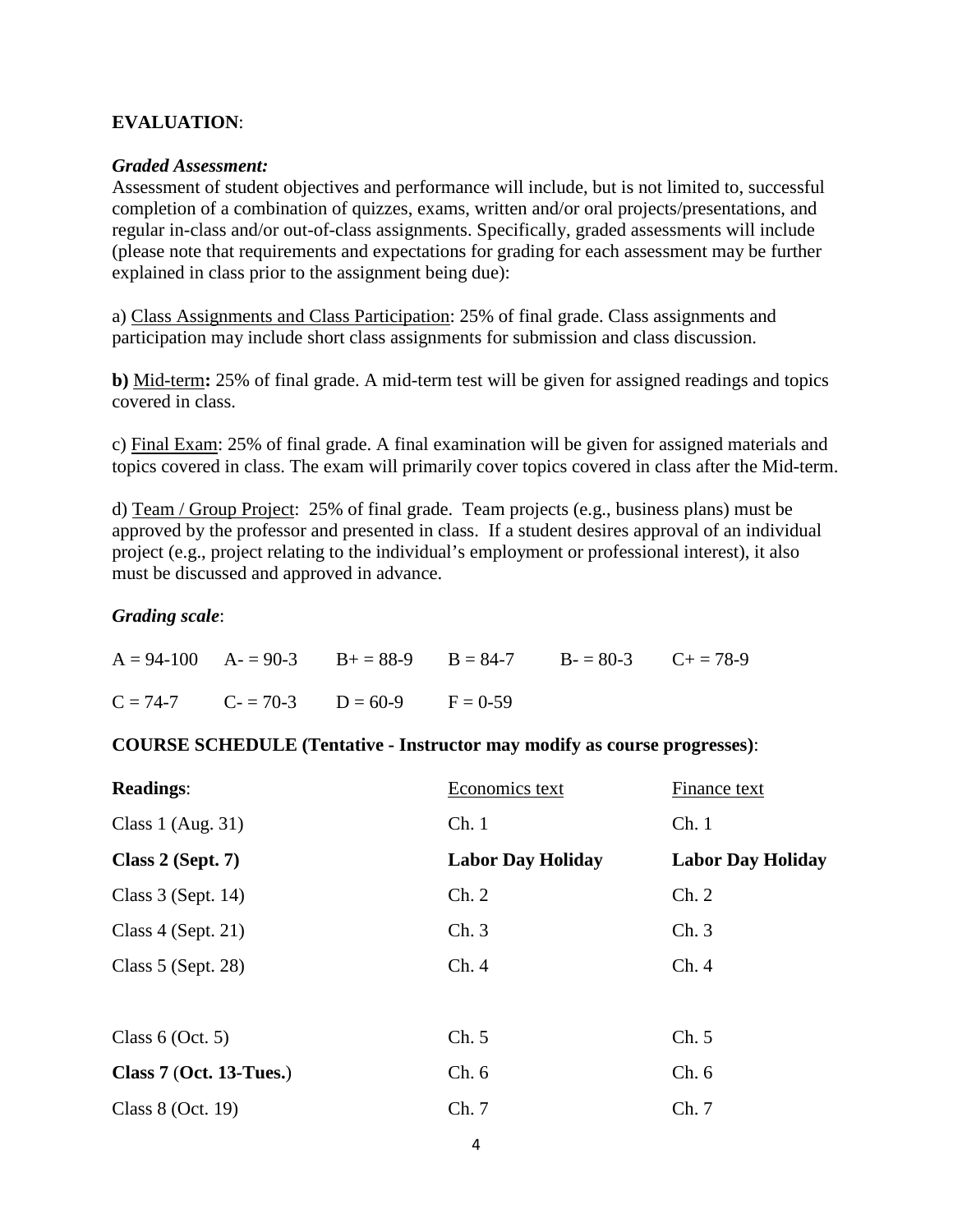| Class $9$ (Oct. 26)  | Ch. 8              | Ch. 8  |
|----------------------|--------------------|--------|
| Class $10$ (Nov. 2)  | Ch.9               | Ch.9   |
| Class 11 (Nov. 9)    | Ch. 10             | Ch. 10 |
| Class 12 (Nov. 16)   | Ch. 11             | Ch. 11 |
| Class 13 (Nov. 23)   | [TBD/Team project] | Ch. 12 |
| Class $14$ (Nov. 30) | [TBD/Team project] | Ch. 13 |
| Class 15 (Dec. 7)    | [TBD/Team project] | Ch. 14 |

#### **FINAL EXAM (Dec. 14)**

#### **RECOMMENDED READINGS (OPTIONAL/ RESEARCH)**:

Bennett, J.T. (2012). *They Play, You Pay*. New York, NY: Springer-Science+Business Media.

Clotfelter, C.T. (2011). *Big-Time Sports in American Universities*. New York, NY: Cambridge University.

Delaney, K.J. & Eckstein, R. (2003). *Public Dollars, Private Stadiums*. New Brunswick, NJ: Rutgers University.

Dosh, K. (2013) *Saturday Millionaires*. New York, NY: Wiley.

Fizel, J. & Fort, R. (2004). *Economics of College Sports*. Westport, CT: Greenwood Publishing Group.

Gaul, G.M. (2015). *Billion-Dollar Ball*. New York, NY: Viking.

Noll, R.G. & Zimbalist (1997). *Sports, Jobs & Taxes*. Washington, DC: The Brookings Institution.

Rich, W.C. (2000) *The Economics and Politics of Sports Facilities*. Westport, CT: Quorum.

Sheen, Raymond (2015) *HBR Guide to Building Your Business Case*. Boston, MA: Harvard Business Review.

Thelin, J.R. (1994) *Games Colleges Play*. Baltimore, MD: Johns Hopkins University.

**BLACKBOARD Use: Instructor may post materials and assignments. Other potential Blackboard uses will be reviewed and discussed in class.**